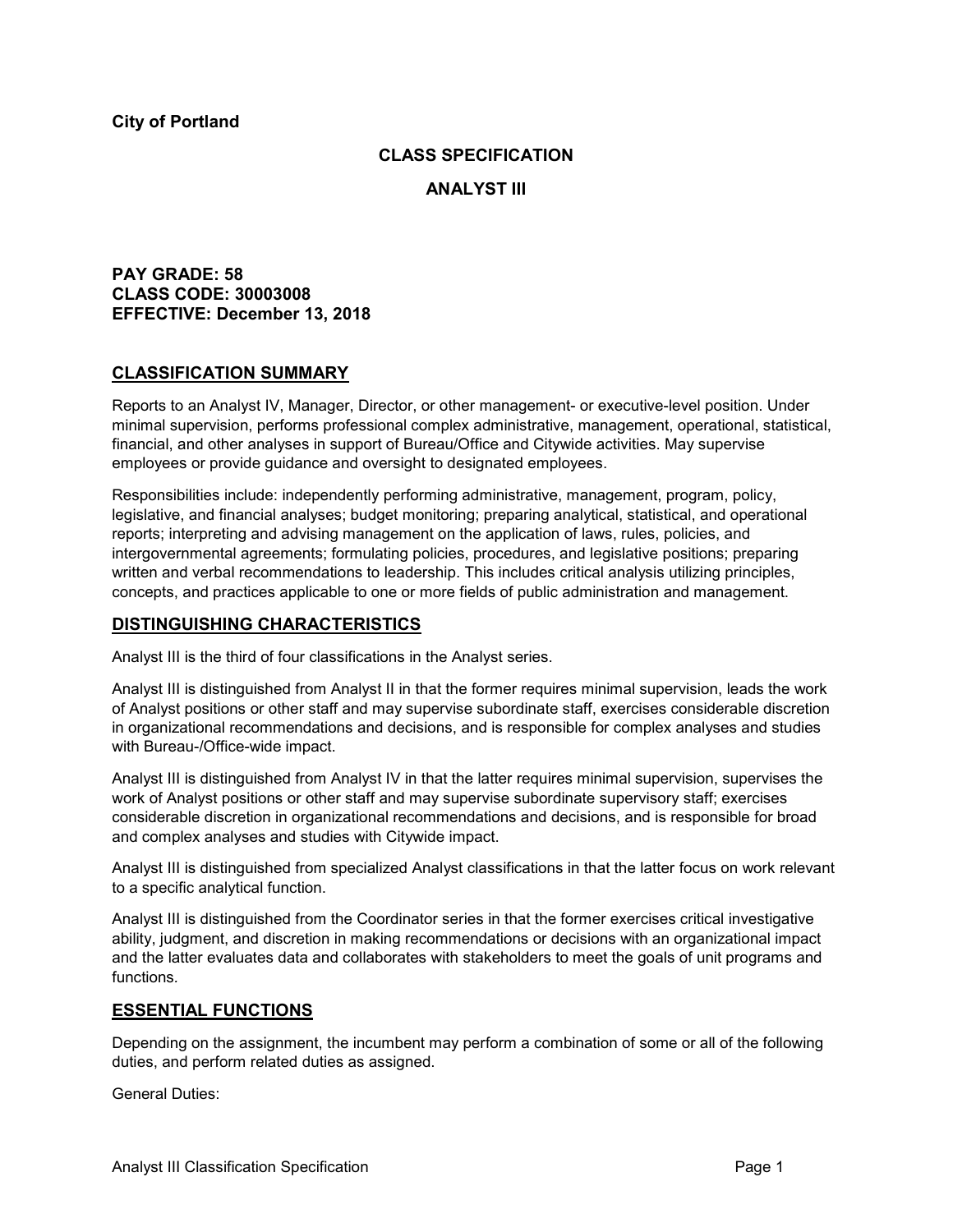- 1. Plan, develop, implement, and administer research, programs, and projects; oversee project design, development, and implementation; supervise, research, and analyze technical questions, scheduling, public involvement, budgeting, performance, and results; communicate with relevant parties; oversee the development and implementation of plans, policies, and procedures.
- 2. Perform technically complex research and compilation of data from a variety of sources; identify historical trends and irregularities; assemble, analyze, and interpret data; perform causal analyses; develop analytical techniques and data-gathering processes.
- 3. Develop and utilize analytical models and forecasts to analyze and document project, program or policy development and implementation, budget, fiscal year costs, revenue and expenditures, and staffing impacts; recommend updates to forecasting, planning, tracking, or performance monitoring models.
- 4. Oversee and prepare correspondence and reports, identifying issues and presenting recommendations to management on a variety of budgetary, administrative, fiscal, policy, funding, legislative, program, project, and managerial issues; review correspondence prepared by other Analysts and staff.
- 5. Develop performance indicators; monitor and support program, project, operational development, and management planning; determine whether performance is acceptable and identify opportunities for improvement; ensure all data is reliable, accurate, and relevant.
- 6. Update, adjust, reconcile, and maintain budgets, financial systems, and databases; ensure accuracy of entries; allocate costs to programs and monitor spending.
- 7. Develop recommendations on the allocation of resources based on analyses; make recommendations to improve effectiveness and efficiency.
- 8. Negotiate and draft contracts, grants, and interagency agreements; track related contract performance, revenues, and expenditures; monitor contract and procurement compliance.
- 9. Analyze the financial impacts of business decisions and develop fiscal impact statements.
- 10. Research, share information, and provide answers to questions from the public, elected officials, external public agencies and jurisdictions, other Bureaus/Offices, and various organizations, committees, community groups, and labor representatives.
- 11. Develop and present objective analyses, observations, findings, conclusions, and recommendations to supervisors, managers, and City officials via written reports, oral presentations, and public forums.
- 12. Provide training, problem-solving, advice, support, and guidance in areas of expertise; coordinate and serve on committees and teams, including managing policy, bylaws, facilitation, and logistical planning workgroups.
- 13. Supervise, plan, organize, and evaluate the work of assigned employees; provide guidance, and review the work of other Analysts and staff.
- 14. Create and promote an equitable workplace that demonstrates an environment respectful of living and working in a multicultural society.
- 15. Perform a variety of Bureau-/Office-specific program administration and analytical functions in assigned area of responsibility.

## Specific Duties:

In addition to the General Duties, the incumbent may perform a combination of some or all of the following duties specific to the position.

- 1. Build, assess, and update complex analytical models.
- 2. Develop, design, and administer databases and data sets; determine requirements; track and report statistics; coordinate exchange of data with other agencies and Bureaus/Offices; oversee the integration and migration of data between databases.
- 3. Ensure data in Bureau/Office and City systems conform to contract terms; identify system and internal control weaknesses; advocate for program changes; develop and update systems procedures.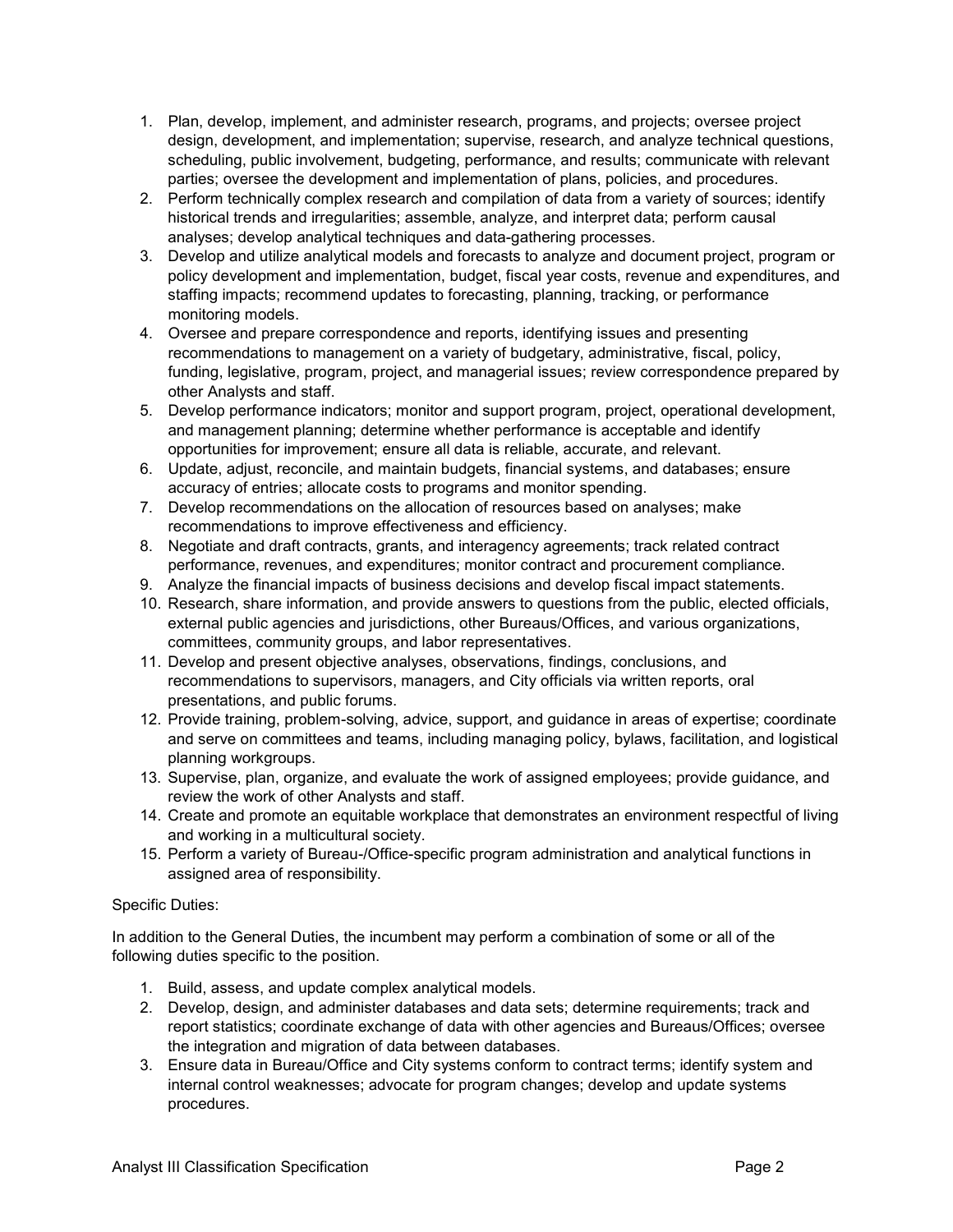- 4. Participate in development of Bureau/Office performance and annual reports.
- 5. Serve as liaison between assigned Bureau/Office and other Bureaus/Offices.
- 6. Oversee, organize, coordinate, and implement training programs for assigned Bureaus/Offices; conduct training needs assessments; teach instructor-led courses; develop training curriculum and materials; evaluate training programs; oversee apprentice and other on-the-job training programs.
- 7. Implement compliance and enforcement programs; monitor regulatory changes; provide recommendations for policy and program improvement.
- 8. Participate in the development of legislative priorities; develop and maintain funding strategies; provide recommendations to stakeholders.
- 9. Formulate and implement policies, procedures, and intergovernmental agreements.
- 10. Lead Bureau/Office in strategic equity, diversity, and inclusion initiatives analysis and development; implement changes to programs, policies, and procedures; provide strategic recommendations to Bureau/Office leadership; evaluate and report on effectiveness of initiatives.

# **SUPERVISION RECEIVED AND EXERCISED**

The work of this classification is performed under minimal supervision by an Analyst IV, Manager, Director, or other management- or executive-level position.

May lead or supervise Analyst positions and other staff. May supervise subordinate supervisors.

## **KNOWLEDGE/SKILLS/ABILITIES REQUIRED**

- 1. Thorough knowledge of principles, practices, and methods of public administration, municipal budget development, public agency financial management and reporting, and administrative, organizational, procedural, and financial analysis.
- 2. Thorough knowledge of fiscal policies, operations, procedures, administrative rules, and compliance guidelines, and relevant laws, regulations, and court decisions.
- 3. Knowledge of principals, practices, and methods of change management and the social, political, intergovernmental, and operational issues influencing Bureau/Office operations.
- 4. Knowledge of principles, tools, and techniques for project/program planning and management, and sound business communication.
- 5. Knowledge of principles and standards of employee supervision, including training, scheduling, and performance evaluation.
- 6. Ability to work under limited supervision, independently determine methodologies, assumptions and data parameters to develop and adjust analytical models; determine report formatting; determine methods for resolving issues.
- 7. Ability to analyze and identify complex administrative, operational, economic, financial, budgetary, and organizational issues; evaluate alternatives; provide sound, logical, fact-based conclusions and recommendations.
- 8. Ability to collect, evaluate, and interpret complex data in statistical and narrative forms; ability to use quantitative and qualitative analysis, tools, and modeling.
- 9. Ability to analyze, interpret, explain, and apply relevant laws, regulations, ordinances, policies, and procedures.
- 10. Ability to communicate clearly, logically, and persuasively, both verbally and in writing; prepare clear, concise, and comprehensive reports, correspondence, and other documents involving administrative, organizational, technical, budgetary, and financial data; communicate complex analytical topics to non-technical audiences.
- 11. Ability to exercise independent judgment, problem-solve, and take initiative within established procedures and guidelines.